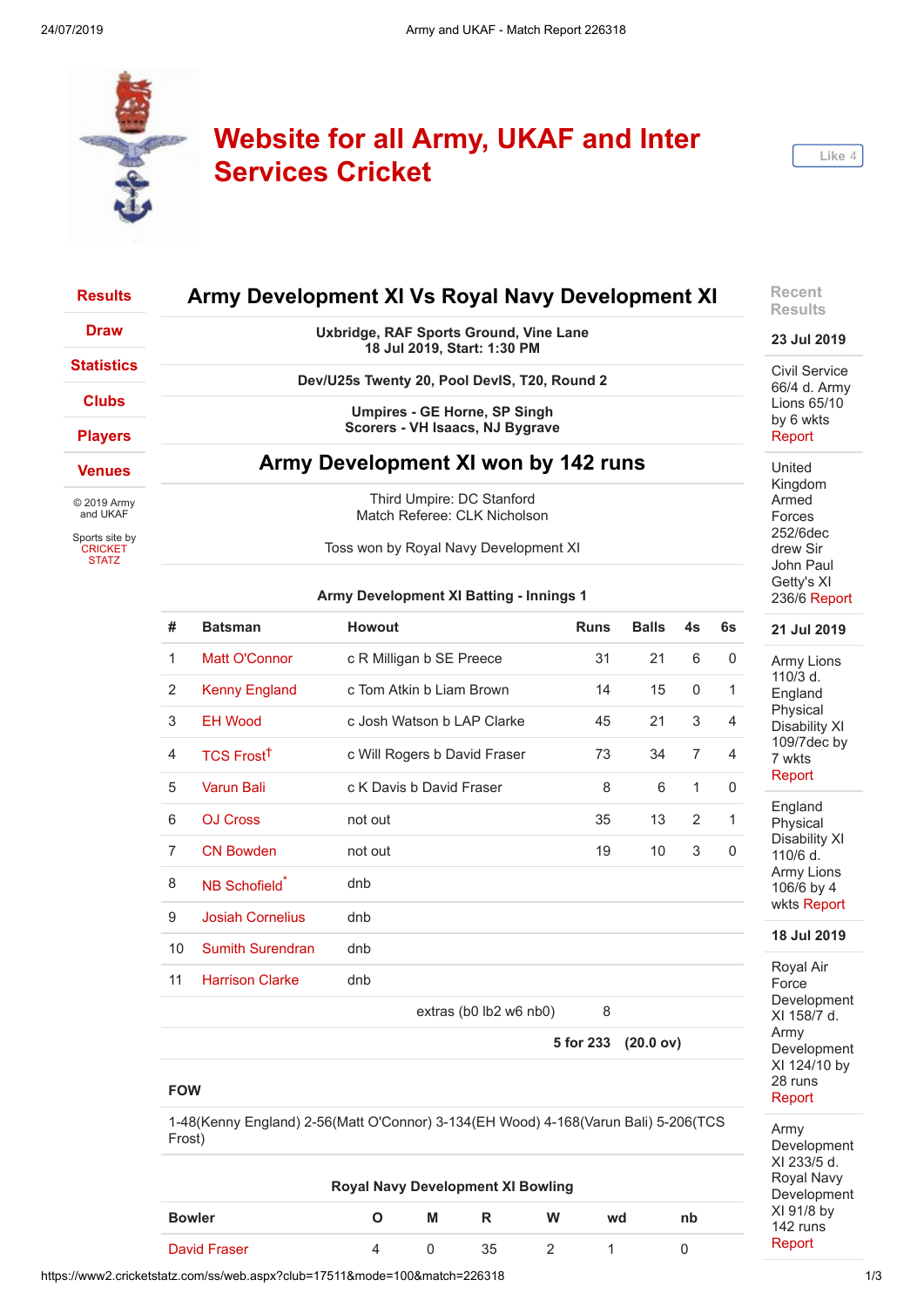#### 24/07/2019 Army and UKAF - Match Report 226318

| 3 | 0 | 37 | 0 |  |
|---|---|----|---|--|
| 3 | 0 | 21 |   |  |
| 4 | 0 | 48 |   |  |
| 3 | 0 | 44 |   |  |
| 3 | 0 | 46 | 0 |  |
|   |   |    |   |  |

#### **Royal Navy Development XI Batting - Innings 1**

| #              | <b>Batsman</b>         | <b>Howout</b>                  | <b>Runs</b>    | <b>Balls</b>    | 4s          | 6s           |
|----------------|------------------------|--------------------------------|----------------|-----------------|-------------|--------------|
| 1              | <b>Will Rogers</b>     | run out Kenny England          | 14             | 25              | 1           | $\Omega$     |
| 2              | <b>S</b> Hewitt        | c Josiah Cornelius b CN Bowden | 11             | 10              | 2           | 0            |
| 3              | <b>LAP Clarke</b>      | b EH Wood                      | $\overline{4}$ | 5               | $\Omega$    | $\mathbf{1}$ |
| $\overline{4}$ | <b>Sam Morris</b>      | c Matt O'Connor b CN Bowden    | 10             | 8               | 2           | 0            |
| 5              | <b>K</b> Davis         | Ibw b Kenny England            | 2              | 4               | $\mathbf 0$ | $\mathbf 0$  |
| 6              | <b>Josh Watson</b>     | c TCS Frost b Josiah Cornelius | 0              | 1               | 0           | 0            |
| $\overline{7}$ | Tom Atkin <sup>†</sup> | run out TCS Frost              | 8              | 14              | $\Omega$    | $\Omega$     |
| 8              | R Milligan             | not out                        | 16             | 27              | 1           | $\Omega$     |
| 9              | <b>SE Preece</b>       | b Harrison Clarke              | $\overline{4}$ | 15              | $\Omega$    | $\Omega$     |
| 10             | David Fraser           | not out                        | 11             | 12 <sup>2</sup> | 1           | $\Omega$     |
| 11             | <b>Liam Brown</b>      | dnb                            |                |                 |             |              |
|                |                        | extras (b0 lb0 w10 nb1)        | 11             |                 |             |              |
|                |                        |                                | 8 for 91       | (20.0 ov)       |             |              |

## **FOW**

1-13(S Hewitt) 2-18(LAP Clarke) 3-36(Sam Morris) 4-46(K Davis) 5-47(Will Rogers) 6- 48(Josh Watson) 7-59(Tom Atkin) 8-72(SE Preece)

| <b>Army Development XI Bowling</b> |                |          |                |              |                |              |  |
|------------------------------------|----------------|----------|----------------|--------------|----------------|--------------|--|
| <b>Bowler</b>                      | O              | M        | R              | W            | wd             | nb           |  |
| <b>EH Wood</b>                     | $\overline{4}$ | 0        | 31             | $\mathbf{1}$ | 3              | 1            |  |
| <b>CN Bowden</b>                   | 3              | 1        | 11             | 2            | $\mathbf 0$    | $\Omega$     |  |
| <b>Kenny England</b>               | 3              | 0        | 11             | $\mathbf{1}$ | 0              | $\Omega$     |  |
| <b>Josiah Cornelius</b>            | 2              | $\Omega$ | 6              | $\mathbf{1}$ | 3              | $\Omega$     |  |
| <b>NB Schofield</b>                | 2              | 0        | $\overline{4}$ | $\Omega$     | $\Omega$       | $\Omega$     |  |
| <b>Sumith Surendran</b>            | $\overline{4}$ | 0        | 21             | $\Omega$     | 1              | $\Omega$     |  |
| <b>Harrison Clarke</b>             | 2              | $\Omega$ | 7              | 1            | $\overline{2}$ | $\mathbf{0}$ |  |

\*Captain †Wicket Keeper - Last updated 19 Jul 2019 GMT

Royal Air Force Development XI 81/0 d. Royal Navy Development XI 80/4 by 10 wkts [Report](https://www2.cricketstatz.com/ss/runreport2.aspx?club=17511&mode=100&match=226317)

Club Cricket **Conference** 94/2 d. Army 92/10 by 8 wkts [Report](https://www2.cricketstatz.com/ss/runreport2.aspx?club=17511&mode=100&match=226322)

**17 Jul 2019**

Royal Logistic Corps 259/10 d. Royal Engineers 80/10 by 179 runs [Report](https://www2.cricketstatz.com/ss/runreport2.aspx?club=17511&mode=100&match=226326)

**16 Jul 2019**

Royal **Artillery** 180/5 d. Royal Corps of Signals 136/10 by 45 runs [Report](https://www2.cricketstatz.com/ss/runreport2.aspx?club=17511&mode=100&match=226280)

Royal Logistic Corps 176/2 d. REME 172/5 by 8 wickets [Report](https://www2.cricketstatz.com/ss/runreport2.aspx?club=17511&mode=100&match=226278)

#### **11 Jul 2019**

Aldershot CC Ladies 145/4 d. Army Ladies 128/4 by 18 runs [Report](https://www2.cricketstatz.com/ss/runreport2.aspx?club=17511&mode=100&match=226116)

**9 Jul 2019**

Army Development XI 130/4 d. Cove Cricket Club 128/6 by 6 wkts [Report](https://www2.cricketstatz.com/ss/runreport2.aspx?club=17511&mode=100&match=221481)

Army 247/10 d. Stragglers of Asia 156/10 by 91 runs [Report](https://www2.cricketstatz.com/ss/runreport2.aspx?club=17511&mode=100&match=221465)

# **8 Jul 2019**

Army Development XI 163/4 d. Aldershot Cricket Club